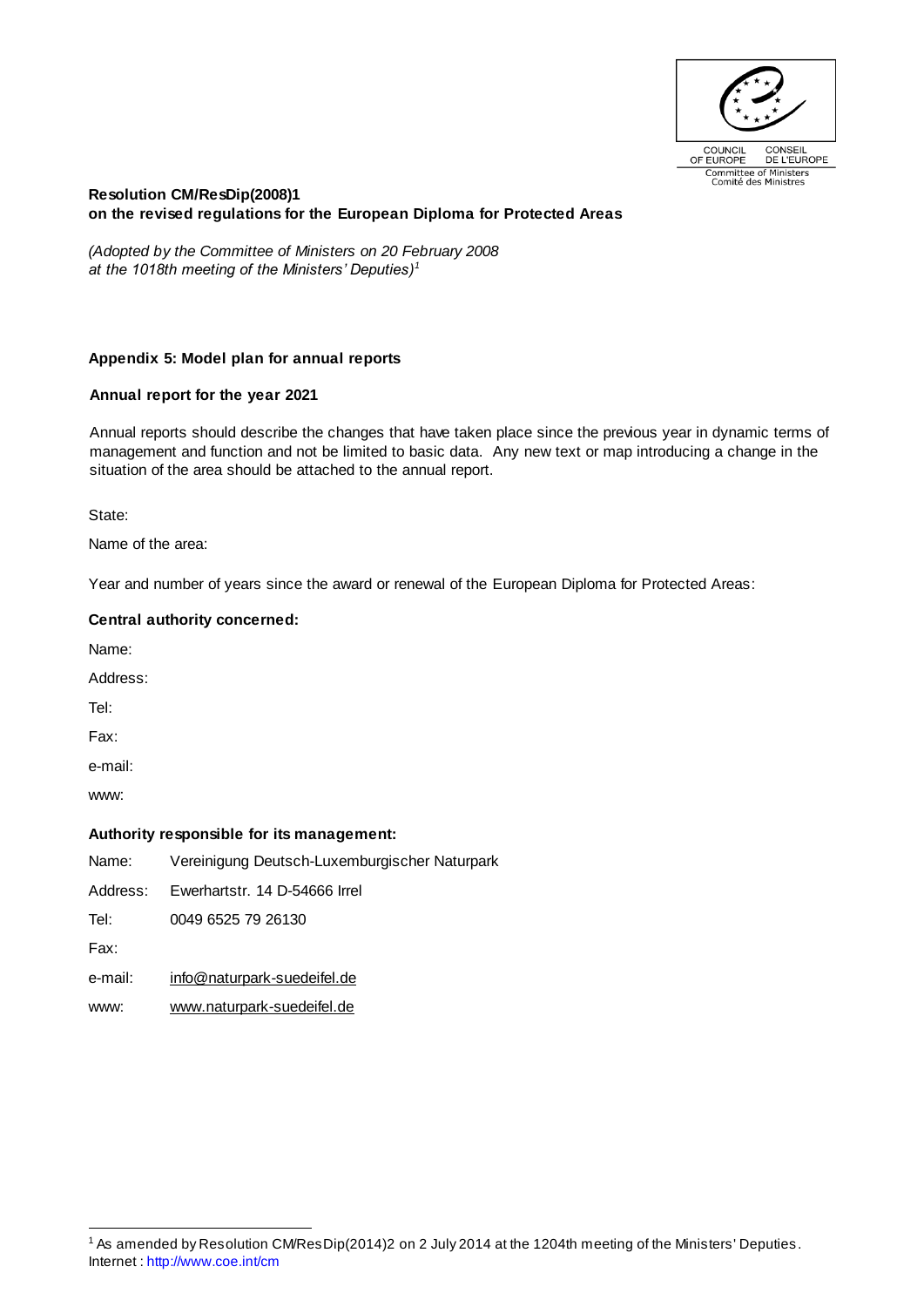1. **Conditions:** List here all conditions which were attached to the award or the renewal of the European Diploma. Explain either how the conditions have been totally complied with or detail the progress in complying with the conditions. Please also indicate any unresolved difficulties that you have encountered.

### **a) At the initiative of the States concerned, resume the work of the intergovernmental committee as soon as possible;**

Under the leadership of the Department of Spatial Development (DATer) of the Luxembourg Ministry of Energy and Spatial Development and the Ministry of Climate Protection, Environment, Energy and Mobility of Rhineland-Palatinate, a cross-border working group was entrusted with the task of defining common medium- and long-term development goals in the fall of 2020. The working group also includes members of the German-Luxembourg Nature Park Association, the Southern Eifel Nature Park, and representatives of the Luxembourg Nature & Geopark Mëllerdall and the Our Nature Park.

**b) Engage in an in-depth analysis of the mission, the medium-term objectives and future structure of the Germano-Luxembourg Nature Park;**

The working group mentioned under a) worked on the development goals and the future organizational structure for the German-Luxembourg Nature Park in 2021

**c) Define specifications and a road map for the drawing-up of a global management plan for the Germano-Luxembourg Nature Park incorporating those of the nature parks on its territory; prepare the management plan before the next renewal of the European Diploma falls due and ensure the funding required for its implementation;**

With the involvement of local stakeholders, it was possible to complete a spatial analysis in the summer of 2021 (four video conferences and four online workshops), on the basis of which recommendations for action were defined for the area of the D-L Nature Park in the following areas:

- Cross-border regional development,
- Landscape and nature conservation,
- tourism and recreation, and
- Communication and education for sustainable development.

In order to implement the recommendations for action in concrete terms, the partners are seeking funding within the framework of the next Interreg program of the Greater Region (2021-2027).

- 2. **Recommendations:** List here all recommendations which were attached to the award or the renewal of the European Diploma. Explain either how the recommendations have been totally complied with or detail the progress in complying with the recommendations. Please also indicate any unresolved difficulties that you have encountered.
- 1. pursue and develop cross-border co-operation and collaboration and explore the best adapted form of transfrontier co-ordination, including the formulation of common mid- and long-term development objectives and the reactivating of an intergovernmental committee, as appropriate;

Cross-border cooperation is anchored in the three nature park plans as an objective/measure. The practical implementation of this objective is documented by a large number of joint projects, which were also continued in 2021: The joint INTERREG project "Accessibility without Borders" (2016-2022). This project aims to make the sights of the German-Luxembourg Nature Park accessible to all, including people with impairments. The INTERREG project "Dry stone walls in the Greater Region" (2016-2010), whose partners (including the Mëllerdall and Südeifel nature parks) are developing a joint concept for the preservation of dry stone walls in the Greater Region. Intensive cooperation also takes place in the marketing, further development and maintenance of the premium hiking trails developed within the INTERREG project NaturWanderPark delux (2010-2012). For the protection and development of meadow orchards, the nature parks Mëllerdall and Südeifel are engaged in an intensive cross-border exchange.

2. The exchange meetings planned for 2021 between the nature parks Südeifel, Mëllerdall and Our and their partners from the fields of sustainable rural development (LEADER) and tourism (regional tourist associations) had to be cancelled also in 2021 COVID-19 conditionally. ensure that nature conservation management in the Zweckverband Naturpark Südeifel mirrors the practice and performance of the Luxembourg nature parks;

We were very interested to read in the coalition agreement in Rhineland Palatinate that there are plans to establish regional nature conservation stations and to finance them in line with demand in order to strengthen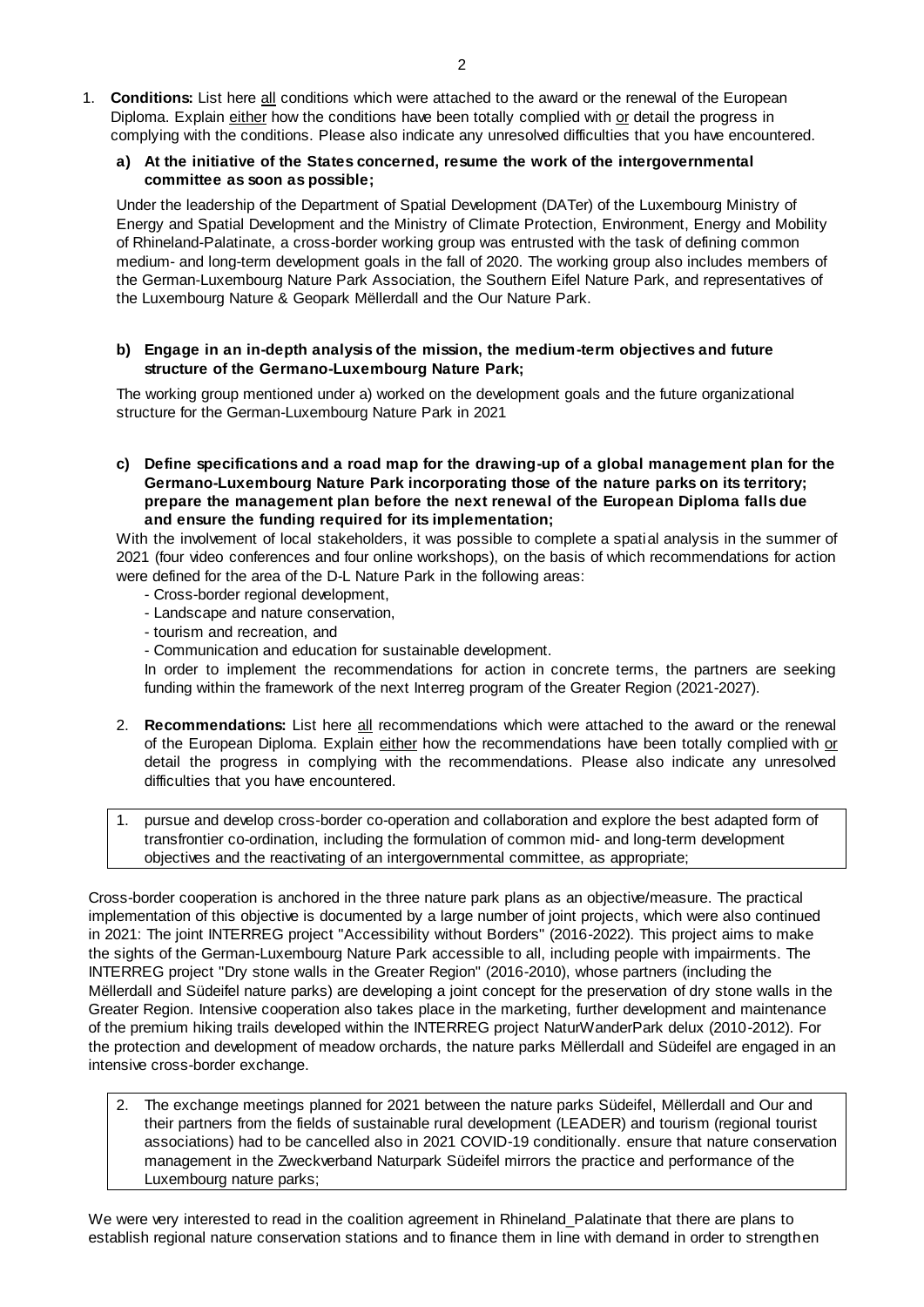and expand nature and species conservation. To avoid duplicate structures, existing actors are to be integrated. The nature park Southern Eifel is understood as such an actor. The necessary coordination talks between the Ministry of the Environment and the nature park are planned for 2022.

make more extensive use of the European Diploma logo in all information material and brochures, and explain the relevance of the diploma wherever appropriate, first of all in the visitors' centre and on the website.

On its new website (www.naturpark-our.lu), the Our Nature Park refers to the cross-border cooperation within the framework of the German-Luxembourg Nature Park and also refers to the link to [https://www.coe.int/fr/web/bern-convention/european-diploma-for-protected-areas.](https://www.coe.int/fr/web/bern-convention/european-diploma-for-protected-areas)

4. **Site Management:** List here any changes to the European Diploma holding site management, in relation to both terrestrial and aquatic environments (as appropriate), and in relation to staff and finances, since the last annual report was submitted to the Council of Europe. Please also indicate any unresolved difficulties that you have encountered.

In 2021, the Our Nature Park has expanded its team by 5 project managers in the field of nature and environmental protection and this for the following projects/topic areas: Stream Partnership, Insect Conservation/Biodiversity and Climate Protection. The consultant position on light pollution could also be maintained in 2021 thanks to government aid. In all areas, the involvement of all important stakeholders including cross-border stakeholders - is a basic prerequisite for optimal project implementation.

Mëllerdall Nature & Geopark has also expanded its team. In addition to insect protection, new nature conservation projects focus in particular on restructuring the open landscape and restoring grassland that is valuable for nature conservation. The orchard meadows, as one of the most important structural elements in the Mëllerdall Nature & Geopark, continue to play a very important role and efforts for their protection and preservation are being significantly expanded. Direct maintenance measures are complemented by projects that aim to increase the sales of products from orchards or to contribute to capacity building. Other current measures include relocation attempts for the green broom moss (Dicranum viride), the creation of new habitat for the great crested newt (Triturus cristatus), the control of various neophytes, and the restoration of unlined springs and, in settlement areas, targeted assistance for mealy swallow colonies.

Since April 2019, the Our Nature Park has hired a coordinator to initiate and plan concrete actions from the Natura 2000 management plans for the 13 Natura 2000 zones (16,697 ha) in the Our Nature Park region and surrounding municipalities. The coordinator accompanies the multidisciplinary steering committee COPIL ("Comité de pilotage Éislek"), founded in October 2018, whose national, regional and local members from the fields of nature conservation, agriculture and forestry, regional development, energy, water management and tourism work together on the implementation of the Natura 2000 management plans. In 2021, concrete work was done on the following transnational implementation:

The joint measures for the protection of the Gekielten Smaragdlibelle (Oxygastra curtisii) addressed in the 2020 report were continued in 2021 in the form of the transboundary species monitoring along the Our. For the habitat improvement measures foreseen in the Natura 2000 management plan for the Our valley, however, it was agreed not to actively pursue the implementation until further notice, as the biotope along the Our is in a good condition and meets the habitat requirements of the Caged Emerald Damselfly according to the unanimous opinion of the responsible experts (Dr. Altmoos [Landesumweltamt RLP] and Mr. Roland Proess [Fachbüro Ecotop]). However, the development of the habitat condition remains an integral part of the annual transboundary species monitoring for the Crested Emerald Damselfly.

Due to the existing corona situation, the recreational use pressure in the natural areas has increased considerably in the recent past. Conflicts have arisen, among other things, in the area of various designated nature reserves by mountain bikers. In this context, the Natura 2000 representative of the Our Nature Park initiated the development of a cross-border mountain bike trail network, which met with great approval from all parties involved. The aim of this project is to work out a cross-border mountain bike trail concept together with the local mountain bike groups and other associations/institutions (forestry administration, hunters, nature conservation, tourism, ...). Within the framework of this project, an attractive mountain bike trail network is to be worked out with the involvement of all those involved, so that in the future, particularly sensitive nature conservation areas will, if possible, no longer be crossed by mountain bikers, or only to a limited extent. The project for the elaboration of the cross-border mountain bike network is to be officially started in 2022. In the first phase, the focus will be on the area on both sides of the Our.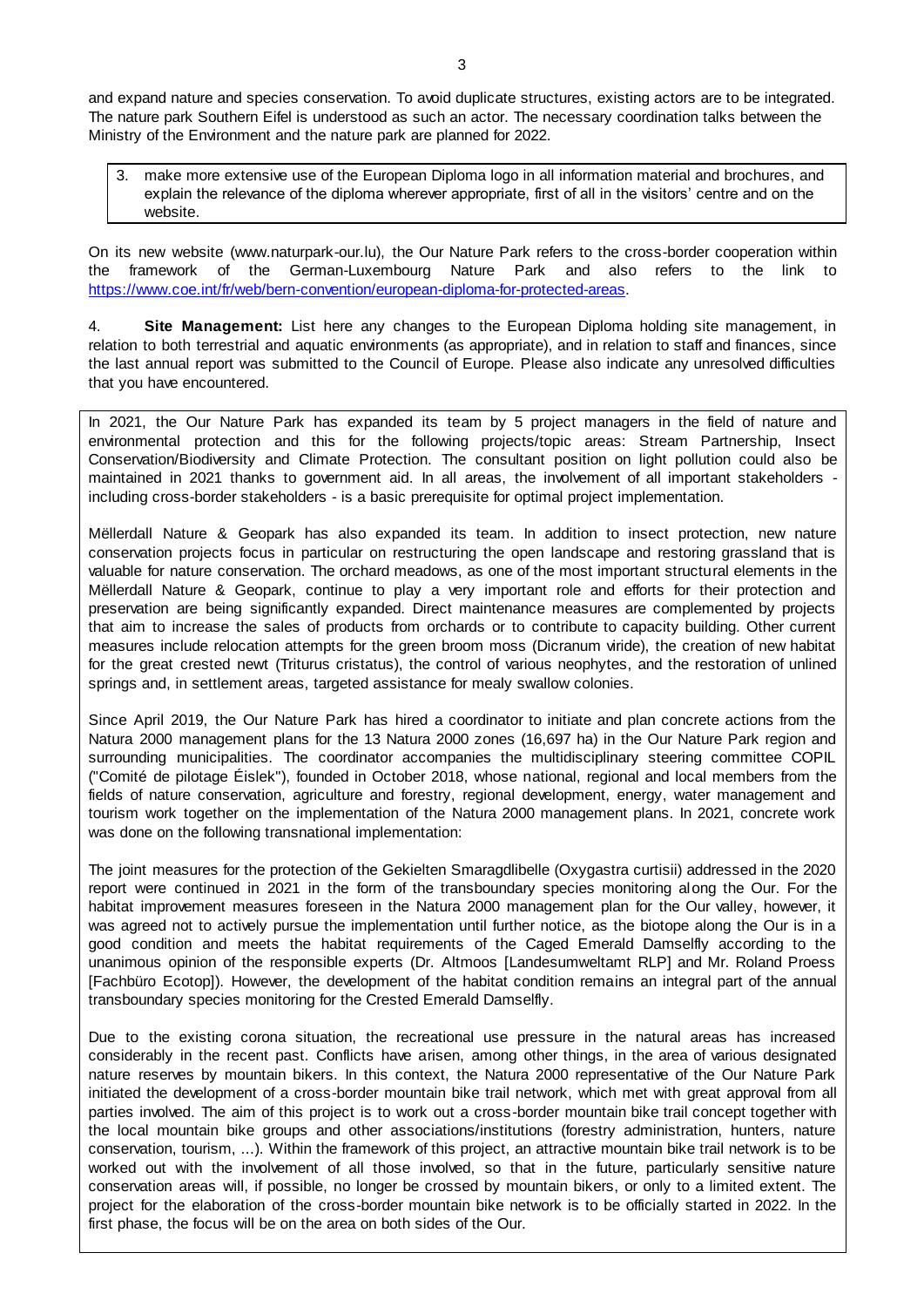In order to counter the increased recreational use pressure in the Mëllerdall Nature & Geopark, various approaches have been worked on since 2020 in cooperation with the regional tourism association, the LEADER action group and the local tourism organizations in order to sensitize visitors to the valuable natural & cultural heritage, to teach rules of etiquette and to develop a concept for the increased litter problem. The Southern Eifel Nature Park is also working on the further development of visitor guidance, with a particular focus on digitalization.

5. **Boundaries:** Give details of any changes to the boundaries of the European Diploma holding site since the last annual report was submitted to the Council of Europe. If there are any changes, please attach an appropriate map to this report. Please also indicate any unresolved difficulties that you have encountered.

There are no changes here.

6. **Other information:** List here any other information about the European Diploma holding site which you consider should be provided to the Council of Europe.

No further information is available.

\*\*\*

The following sections of the form should only be filled in if your area is in the year before a renewal of its European Diploma for Protected Areas, i.e. year 4 after the award of the European Diploma or year 9 after its renewal.

#### **6. Natural heritage (general abiotic description: geomorphology, geology and hydrogeology, habitats, flora, fauna, landscape) – State of conservation**

- 6.1. Environment: changes or deterioration in the environment, of natural or anthropic origin, accidental or permanent, actual or anticipated
- 6.2. Flora and vegetation: changes in the plant population and in the vegetational cover; presumed causes
- 6.3. Fauna: changes in the sedentary or migratory populations; congregating, egg-laying and breeding grounds

## **7. Cultural heritage and socio-economic context**

- 7.1. Cultural heritage
- 7.1.1. Changes concerning cultural heritage
- 7.2. Socio-economic context
- 7.2.1. Changes concerning the socio-economic context

# **8. Education and scientific interest**

- 8.1. Visitors Information policy
- 8.1.1. Arrangements for receiving and informing the public (building, booklets, maps, cards, etc.)
- 8.1.2. Frequentation by visitors and behavior (number, distribution in time and space)
- 8.1.3. Special visits (distinguished persons, groups, etc.)
- 8.2. Scientific research